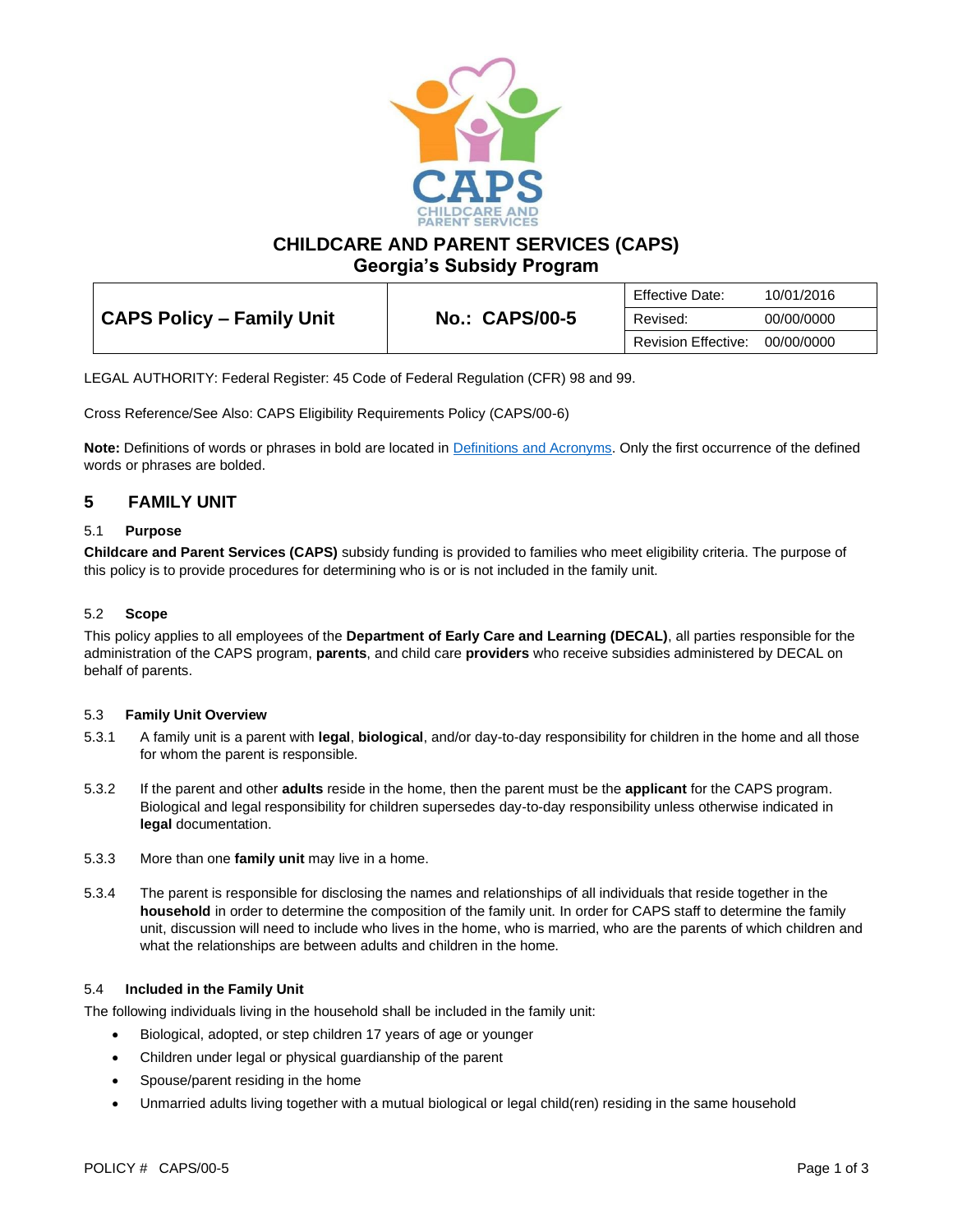|                                  |                       | <b>Effective Date:</b> | 10/01/2016 |
|----------------------------------|-----------------------|------------------------|------------|
| <b>CAPS Policy - Family Unit</b> | <b>No.: CAPS/00-5</b> | Revised:               | 00/00/0000 |
|                                  |                       | Revision Effective:    | 00/00/0000 |

- Spouse/parent temporarily absent from the household due to **employment**, military deployment, training, or education.
- 5.4.1 For each child in Georgia's Division of Family and Children Services (DFCS) custody, the State shall be considered the parent and the child will be authorized as a family unit of one.
- 5.4.2 Siblings in Georgia's DFCS custody will be assigned to their own case.
- 5.4.3 Unless otherwise specified, the chart below shall be used to determine the composition of the family unit(s):

| <b>Family Composition</b>                          | <b>CAPS Requirements</b>                                                                                                                                                                                                                                                                                                                                                                                                                                                                                                                               |
|----------------------------------------------------|--------------------------------------------------------------------------------------------------------------------------------------------------------------------------------------------------------------------------------------------------------------------------------------------------------------------------------------------------------------------------------------------------------------------------------------------------------------------------------------------------------------------------------------------------------|
| <b>Biological or Marital</b><br><b>Affiliation</b> | Children 17 years of age or younger who are related to a parent as their biological child or<br>through marriage shall be included in the family unit. Spouses are included in the family unit.<br>Partners who have children in common shall be included in the family unit, regardless of<br>marital status.                                                                                                                                                                                                                                         |
| <b>Adoptive Children</b>                           | Children legally adopted are treated as biological children. Families must meet CAPS eligibility<br>requirements for children in the family unit, including adoptive children.                                                                                                                                                                                                                                                                                                                                                                         |
| <b>Unmarried Parents</b>                           | If a couple resides together and each has a child(ren) of their own and share no child(ren) in<br>common (by blood, marriage or adoption), they are considered two separate family units.                                                                                                                                                                                                                                                                                                                                                              |
| <b>Family Members</b><br><b>Expected to Return</b> | A family member who is away from the family residence for reasons of employment, education,<br>training, or military deployment, and who returns regularly or is expected to return shall be<br>considered a member in the family unit. This includes children who are part of a shared<br>custody agreement in cases of separated or divorced parents.                                                                                                                                                                                                |
| <b>Joint Custody</b>                               | In situations where separated, divorced, or unmarried parents have joint physical custody of<br>their child(ren), only one parent is required to be eligible to receive child care assistance. At<br>the request of the custodial parent, care can continue at a different provider if within the state<br>of Georgia with the non-custodial parent. If care is already being provided outside of Georgia in<br>a bordering state, care can continue at the same provider. Care will not be authorized outside<br>of Georgia for a different provider. |
| <b>Multiple Family</b><br><b>Households</b>        | In situations where adults, who are not spouses, reside together and who do not have a child<br>in common, children in the household shall be considered part of the family unit with their<br>parent.                                                                                                                                                                                                                                                                                                                                                 |
| <b>Multi-Generational</b><br><b>Households</b>     | A. Although more than two generations of a family may live in one household, they shall be<br>considered as separate family units as long as the biological parent retains legal custody<br>of the child.                                                                                                                                                                                                                                                                                                                                              |
|                                                    | In situations where the parent retains legal custody, the grandparents shall not be counted<br>В.<br>as members of the same family unit with the parent and child.                                                                                                                                                                                                                                                                                                                                                                                     |
|                                                    | C. In situations where the legal custody of the child rests with the grandparents, the biological<br>parent shall not be counted as a member of the family unit when residing in the same<br>household.                                                                                                                                                                                                                                                                                                                                                |
| <b>Minor Parents</b>                               | For the purposes of CAPS eligibility, a person 17 years of age or younger and their child shall<br>be considered their own family unit.                                                                                                                                                                                                                                                                                                                                                                                                                |